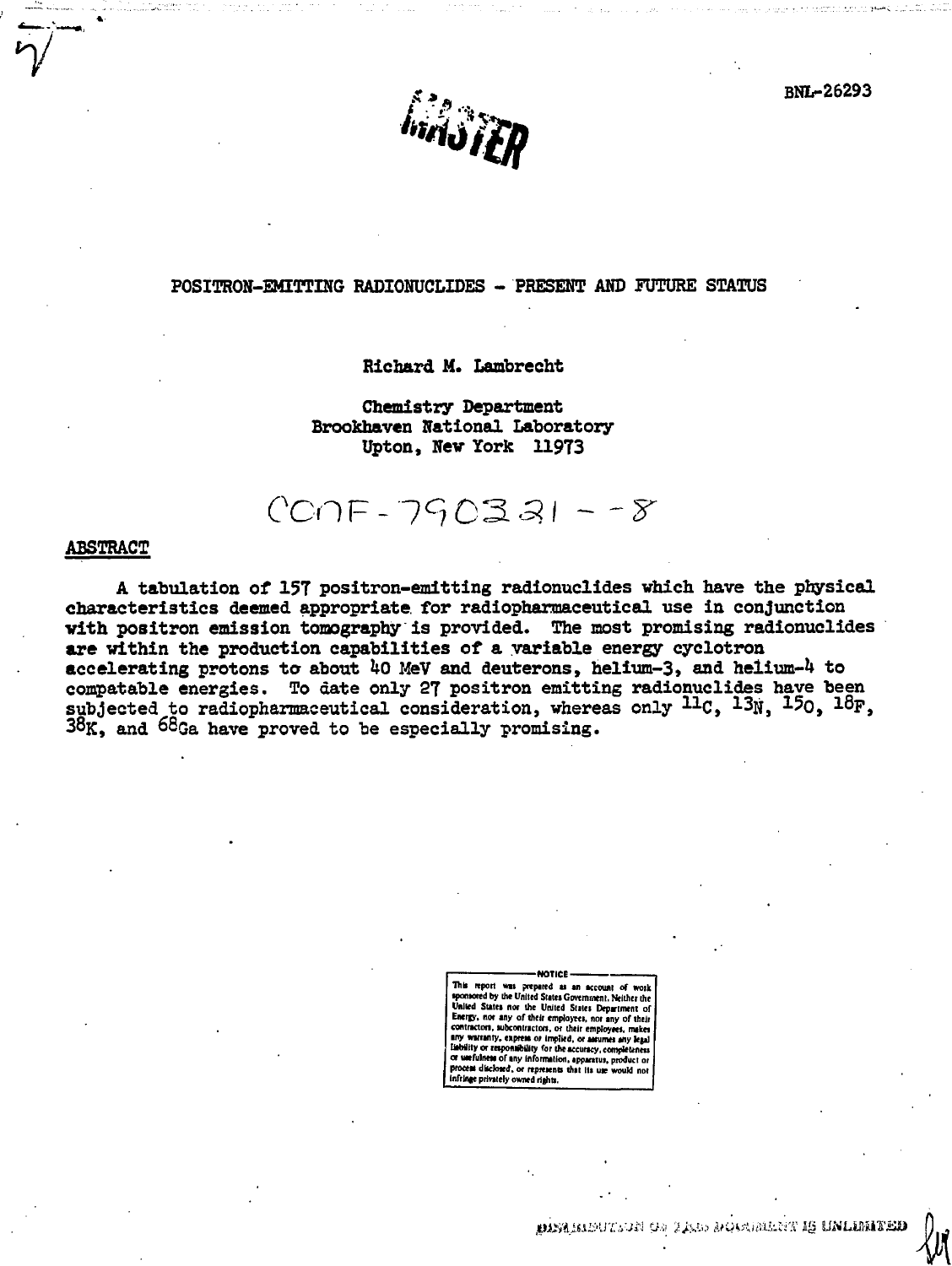#### **INTRODUCTION**

**A combination of recent events (1.-3.) has resulted in a significant movement towards cyclotron and generator produced short-lived positron emitting radionuclides and radiopharmaceutical chemistry to be used in combination with positron emission tomography for the quantitative determination of metabolic function and disease state. Earlier in these proceedings Silvester (k) and Wolf (£) have discussed the production of medical radionuclides and organic . radiopharmaceuticals labeled with cyclotron produced radionuclides. Demonstratable success with short-lived positron emitting, radionuclides has been limited to Uc , 13», 150, 18F, 3 % and^G a although »0 , 21Na. 30<sup>P</sup> <sup>j</sup> 3tagi, U5Ti. ^Cr , 5l!fa, 52mMn, 55Co, <sup>63</sup>-Cu, 6lC u , 66<5e, 75Br, T6Br, tTRr, ol,82mRb, 82Rb, 10\*A g , lZLjt 122i, and 123xe have been reported to be in various stages of development, A cosrplete bibliography of papers and reports published on all aspects of the fundamental and applied studies with positrons, positron emitters, positron** emission tomography are compiled elsewhere  $(6,7)$  as part of a continuing effort. The intent here is to present the first comprehensive survey of the positron**emitting radionuclides which are deemed to have appropriate physical characteristics and be within the production capability of a cyclotron.**

#### **DISCUSSION**

**Table 1 is a compilation of published nuclear data for 157 nudides listed in order of increasing atomic number and identifying the half life and the abundance of positrons per 100 decay events. An indication of the complexity of the positron energy spectra is summarized by listing the number of distinguishable positrons, and the median positron energy of the spectra calculated by Hogan (8) using the Fermi theory of beta decay. The Table lists 8 nuclides with a t 1/2 of 60 s or less, 12 with t 1/2 of 1-2 m, 26 with t 1/2 = 2-10 m, 2k with t 1/2 of 10-30 a, kO with t 1/2 of 0.5-2 h, 27 with t 1/2 of 2-10 h, and 20 with t 1/2 > 10 h.**

**The status of the nuclear data of several of the radionuclides is not without question. The status of nuclear data, not only decay but also production, of some of the medical radionuclides has been reviewed (£) or compiled without evaluation (10,11).** The prerequisite positron abundance necessary to make a **nuclide useful is not yet defined due to rapid developments in- instrumentation and the absence of extensive studies. Data on the median energy of the positron spectra is presented as a criteria indicative of the degree of influence the positron spectra and range-energy distribution will have on the resolution of the emission tomograph.' The data are intended as a more practical aid. The interpretation of the effect of positron range on the resolution with a volume element viewed with a positron emission tomograph is subject to argument (12,-21). Fig. 1 depicts an interpretation of the variation in the relative FWHM of one spectrometer {12} as a function of the relative path length (20) of the** relatively uncomplicated positron spectra of  $18F$ ,  $11C$ ,  $13N$ ,  $150$ , and  $68Ga$ . **Derenzo and Budinger (l£) have suggested that it will not be possible to achieve a resolution for a positron emission tomograph of greater than the square root of (angular spread)\* + (range spread)<sup>2</sup> which for °OGa is h mm.**

**The minimum accepted positron abundance for the purposes of Table 1 was 2.5S». Of the 157 nuclides, 86 decay with >. 5OJ5 abundance of positrons,** i.e. the annihilation radiation is  $>$  100  $\gamma$ <sup>r</sup>s per 100 decay events.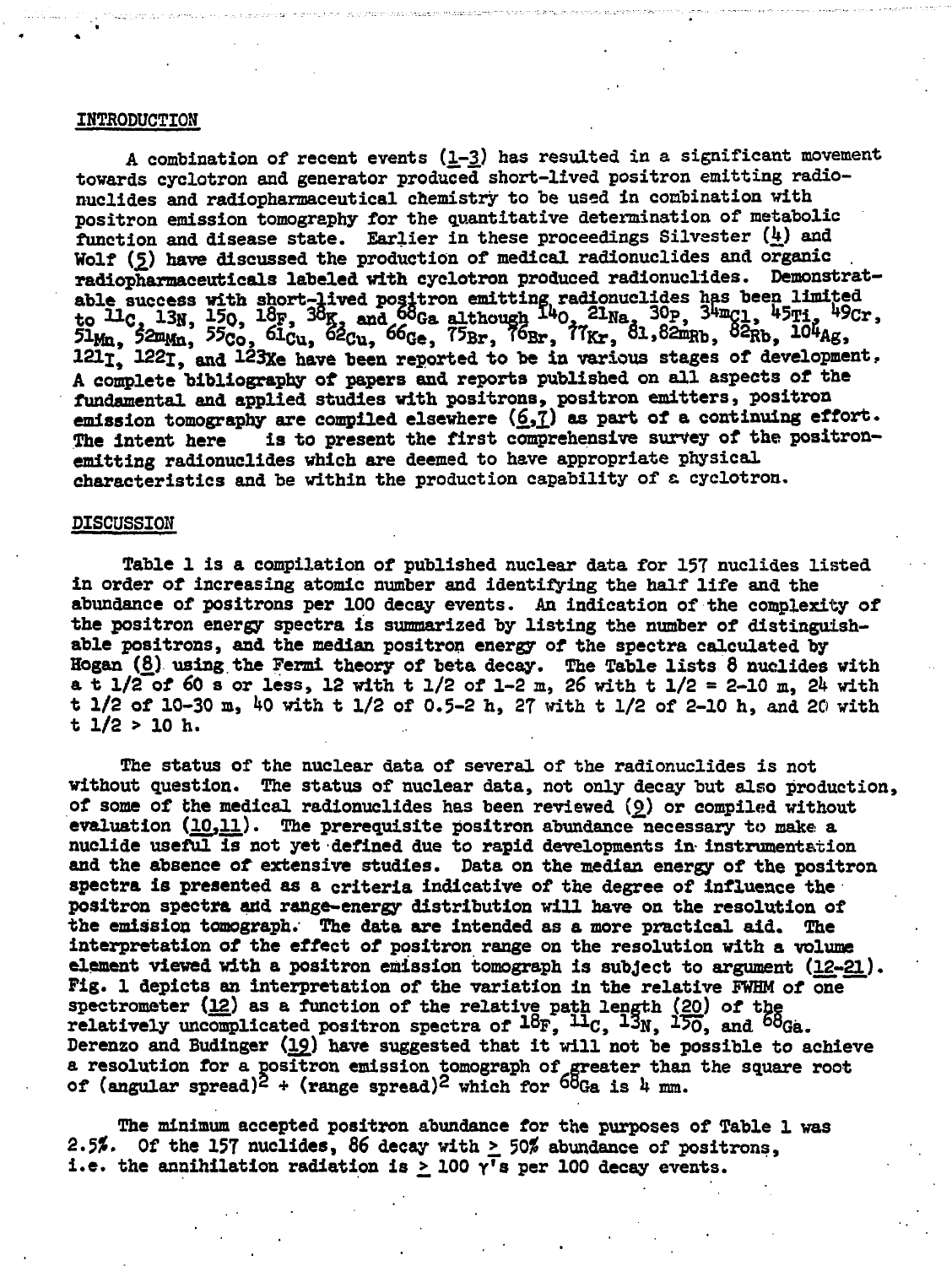Lambrecht et al. (23) have reported that  $^{81,82m}$ Rb seems satisfactory for **emission tomography of the myocardium. The result was initially surprising due to a report (2U} that the positron abundance of 8lRb was \* 12/!.- Recent decay scheme studies have shown the positron abundance of °<sup>1</sup>Rb and °2mRb to be 27% and 26%, respectively (2U).**

**The choice of a radionuclide for radiopharmaceutical applications depends on a combination of physical, chemical, and physiological considerations. For example, 38 K (t 1/2 • 7.62 m, 6\* - 1OOJS, Y • 2.17 MeV, 100?) has demonstrated (2U) all the criteria required for an "ideal" radiopharmaceutical. The high energy gamma did not interfer with the tomographic quality obtainable with the PETT III. In fact, it has been suggested that the coincident annihilation radiation and the 2.17 MeV gamma should be considered (21,26) for dual tomographic and positron annihilation lifetime determinations in vivo.**

**The production and processing of simple inorganic species which have physiological properties to permit near-direct clinical use or which can be rapidly manipulated into synthetic intermediates for radiopharmaceutical preparation are key points in the widespread use of short-lived positron emitting radionuclides. These parameters will be discussed in detail elsewhere. The absorbed radiation dose becomes a more serious consideration with nuclides having a half life of > 3 h, except perhaps in therapeutic or high benefit-vs. risk circumstances. Siegel (2J\_) suggested "co-labeled bleomycin may be one identifiable example, and research has progressed in this direction (28,29).**

**As the radiopharmaceutical sciences evolve in part into the direction of positron emission tomography, it is apparent that cyclotrons and accelerators (tandem, electron, and particle linacs) will be essential for production of radionuclides for near-direct clinical use, for on-line preparation of synthetic intermediates required in synthetic organic, metallo-organic and inorganic chemistry, and for production and distribution of longer-lived positron-emitters or their generators.**

**Justification of a medical cyclotron depends on the envisioned use. Initial economic factors argue for a single particle, low-energy machine devoted** to the production of <del>™</del>C, <sup>13</sup>H, <sup>17</sup>O, and <sup>⊥O</sup>F as the key positron-emitting <sub>60</sub> **radibnuclides. Without doubt, these radionuclides in combination with °°Ge- Ga and possibly "^Sr-°^Wa and Ti- ^Sc generators will have a principle role in future'radiopharmaceutical developments. However, scientific and philosophical arguments argue that too small a machine may be short-sighted.**

**Examples of other bioelements required for human metabolism are K, P, Se, Rb, and Mh. None of the appropriate radionuclides of these elements can be produced in acceptable yield and radionuclidic purity with a low energy single** particle cyclotron. The  $^{40}Ar(p,3n)38$ K reaction with 32 MeV protons (26,30) and the  $Cl(\alpha,n)$ <sup>38</sup>K reaction with 15 MeV alphas (31) have been utilized for **production of the ideal radionuclide. Sahakundu et al. (32.) concluded the best route to 30p yas via the <sup>2</sup>7Al(o-,n)<sup>3</sup>°p reactions with 28 MeV alphas. The production of T3se in acceptable radionuclidic purity and yield requires either 3He or % e particles (33-3J.). Recently, 8l,82mHb produced via the <sup>82</sup>Kr(p,xn) reactions on natural Kr was shown to be an appropriate radionuclidic pair for emission tomography of the myocardium (21.) in instances where 38 K cannot be produced in-house. In addition, the production route with > 32 MeV protons is yet the most appropriate for routine production of 8lRb-8linKr generators (36).**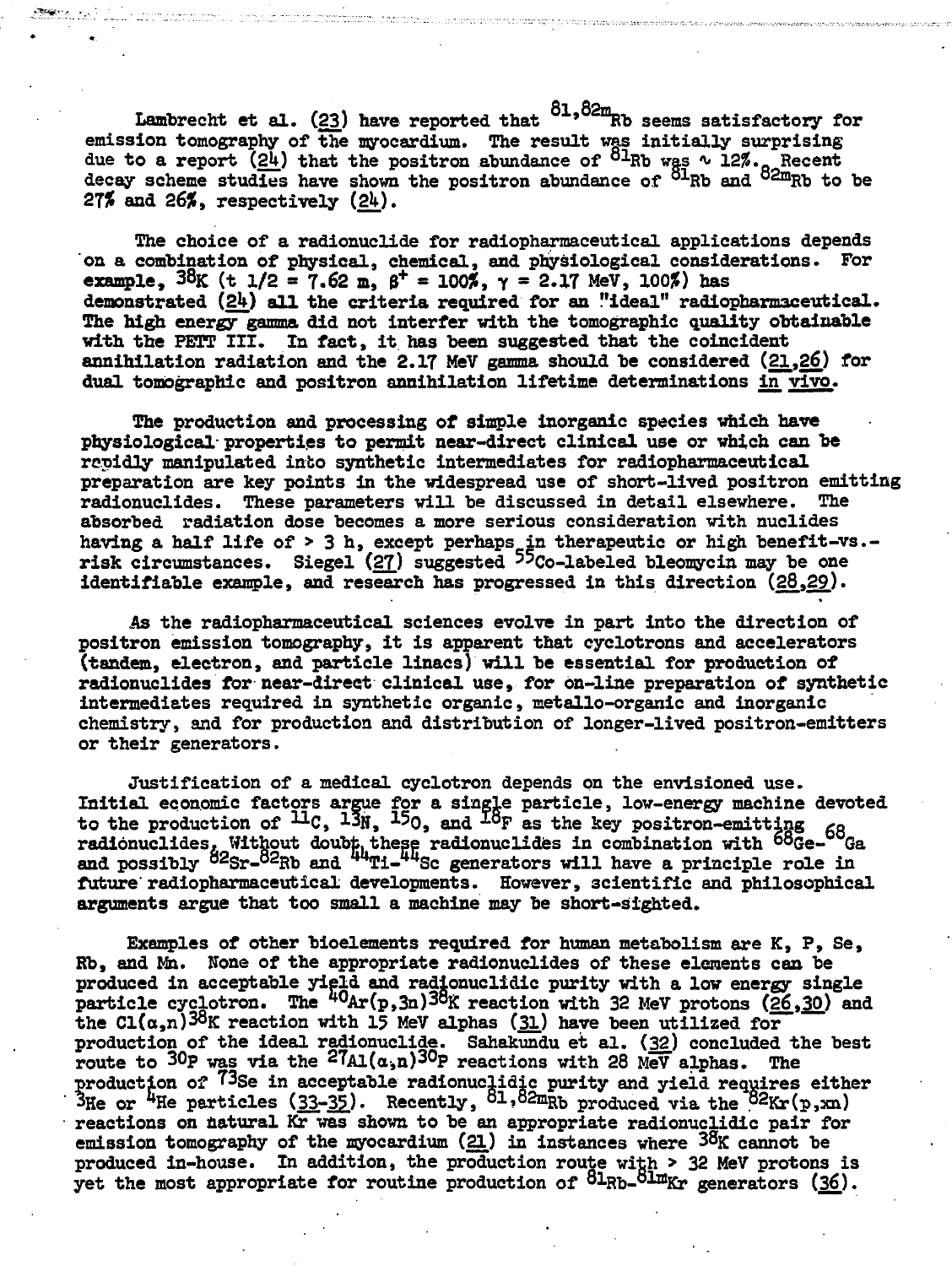In many respects the  $52$ <sub>Fe-</sub> $52m$ <sub>Mn</sub> generator ( $37-39$ ) is probably limited to **research applications due to the fact that a high energy, high fluence accelerator is required to produce multi-mCi quantities of 52pe# The 8.27 h half life is a limitation since chemistry and shipment considerations will probably result in a generator of 1 day or less shelf life. By fortunate circumstance either of two Mn radionuclides can be produced in high yield and** purity via the 50<sub>Cr</sub>(p,2n)5lMn or 50cr(p,n)52mMn nuclear reactions (30).

Positron emitting isotopes of presently used  $\gamma$ -emitting radionuclides which **merit further consideration are listed in Table 2.**

#### **ACKNOWLEDGEMENTS**

**Research carried out at BrooKhaven National Laboratory under contract with the U.S. Department of Energy and supported by its Office of Basic Energy Sciences.**

#### **REFERENCES**

- **1. Phelps, M. E., Hoffman, E. J., Mullani, N. A., et al.: "Design considerations** for a positron emission transaxial tomograph (PETT III)". IEEE Trans. Nucl-**Sci. NS-23: 516 (1976).**
- **2. Brownell, 6. L., Correia, J. A., Zamenhof, R. G.: "Positron instrumentation" in Recent Advances in Nuclear Medicine, Vol. 5 (Lawrence, J. N. and** Budinger, T. F., eds), Grune and Stratton, Inc. (1978), pp. 1-48.
- 3. Budinger, T. F., Derenzo, S. E., Gullberg, G. T. et al.: "Emission computer **assisted tomography with single photon and positron annihilation photon emitters". J. Comp. Assist. Tomogr. 1,: 131 (1977).**
- **h. Silvester, D. T.: "Radionuclide Production". 2nd Intern. Symposium on Radiopharmaceuticals, Seattle, Washington, March 18-23, 1979.**
- **5. Wolf, A. P.: "Organic Radiopharmaceuticals. Recent Advances". 2nd Intern. Symposium on Radiopharmaceuticals, Seattle, Washington, March 18-23, 1979.**
- **6. ' Lambrecht, R. M.: "Antimatter-matter interactions" I. Positron and Positroniura, A Bibliography 1930-197<sup>1</sup>\*. BNL 50510, July, 1975, p.201.**
- **7. Singru, R. M., Lai, K. B., Tao, S. J. et al.: "Positron annihilation data tables", Atomic Data and Nuclear Data Tables 20: 1\*75-501 (1971).**
- **8. Hogaa, 0. I..: "Beta spectra v. spectra of individual positron emitters". Report USNRDL-TR-llOk, November lk, 1966, p.126.**
- **9. Stocklin, G.,, Qaim, S. M.: "Recent trends in nuclear reaction data needs for nuclear medicine". Proc. Int. Conf. on Neutron Physics and Nuclear Data for Reactors and Other Applied Purposes, Harwell, September 25-29, 1978 (in press).**
- **10. Burrows, T. W., Burt, J. S.: "The Bibliography of Integral Charged Particle Nuclear Data". BNL-NCS-5O6fcO, Second Edition, March, 1978, p.l»56.**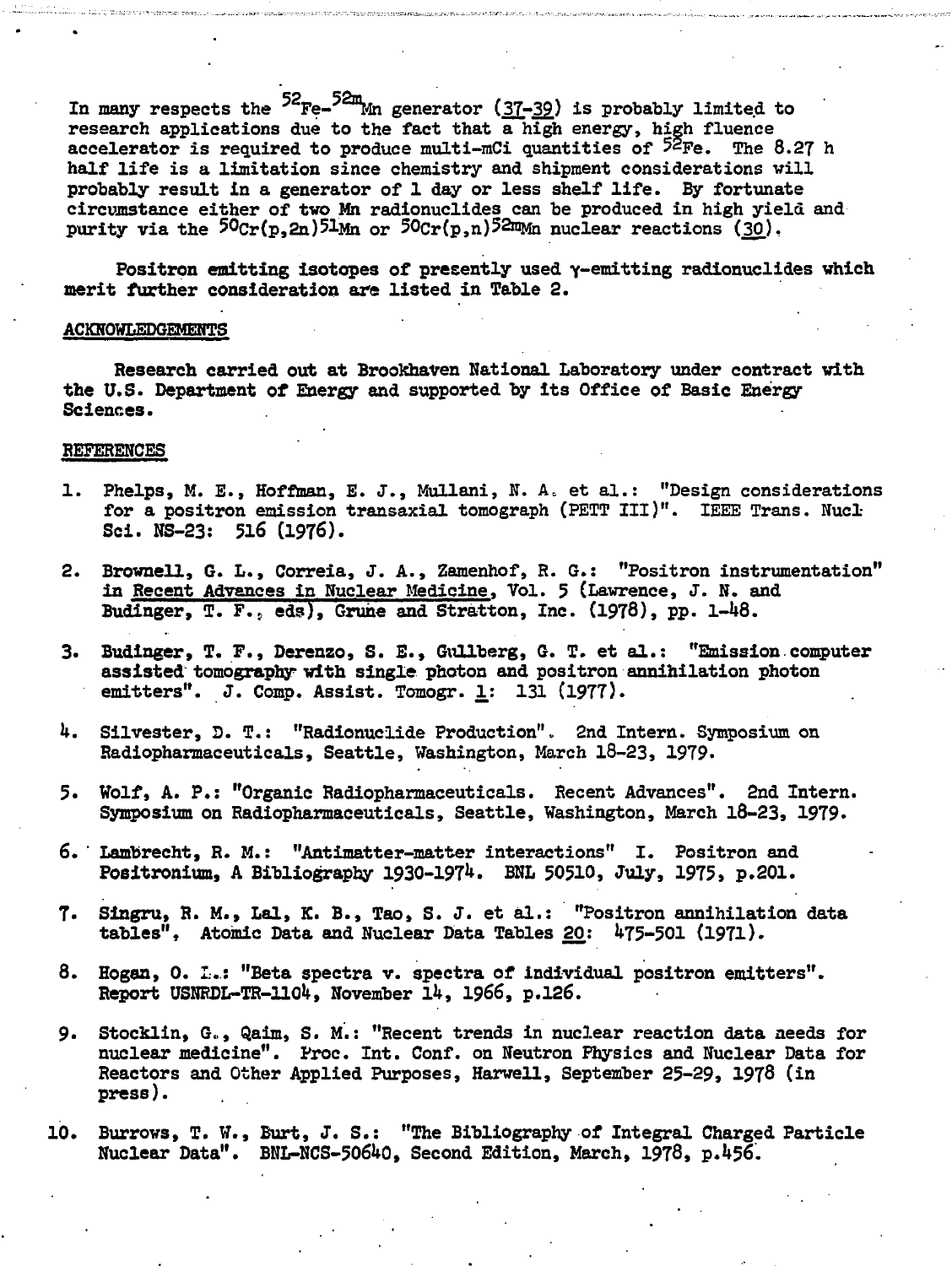- 11. Burrows, T. W., Holden, N. E.: "A source list of nuclear data bibliographies, compilations, and evaluations", BNL-NCS-50702, Second Edition, October,  $1978$ , p.104.
- 12. Phelps, M. E., Hoffman, E. J., Huang, S. C. et al: "Effect of positron range on spatial resolution". J. Nucl. Med. 16: 649 (1975).
- 13. Muehllehner, G.: "Resolution limit of positron cameras". J. Nucl. Med. 17: 757 (1976).
- 14. Phelps, M. E., Hoffman, E. J.: "Reply No. 1". J. Nucl. Med. 17: 757 "(1976),
- 15. Cho, Z. H.: "Reply No. 2". J. Nuel. Med. II: 758 (1976).
- 16. Derenzo, S. E., Budinger, T. F., Cahoon, J. L. et al.: "High resolution computed tomography of positron emitters". IEEE Trans Nucl. Sci. NS-2lt : W (1977).
- 17. Cho, Z. H., Chan, J. K., Ericksson, L. et al.: "Positron ranges obtained from biomedically important positron-emitting radionuclides". J. Nucl. Med.  $16: 1174 (1975).$
- 18. Muehllehner, G., Buchin, M. P., Dudek, J. H.: "Performance parameters of a positron imaging camera". IEEE Trans. Nucl. Sci. NS-23: 528 (1976).
- 19. Derenzo, S. E., Budinger, T. F.: "Resolution limit for positron-imaging devices". J. Nucl. Med. 18: 491 (1977).
- 20. Hoffman, F. J., Phelps, M. E.: "Reply". J. Nucl. Med. 18: 491 (1977).
- 21. Lambrecht, R. M.: "Antimatter-matter interactions. Positron annihilation, radiopharaaceuticals, and the positron camera" in The Chemistry of Radiopharmaceuticals, Heindel, M. D., Burns, H. D., Honda, T., and Brady, L. W. eds., New York, Masson Publishing, Inc., 1978, pp. 87-107.
- 22. Nelms, A. T.: "Energy loss and range of electrons and positrons". National Bureau of Standards Circular 577, U.S. Government Printing Office, Washington, D. C., July 26, 1956, p.30.
- 23. Lambrecht, R. M., Gallagher, B. M., Wolf, A. P. et al.: "Cyclotron Isotopes and Radiopharmaceuticals. XXIX. <sup>01,82m</sup>Rb for positron emission tomography". Intern. J. Appl. Radiat. Isot. (submitted).
- $24.$  Li-Scholz, A., Bakhru, H.: "Studies in the Decay of  $4.7 h^{81}$ Rb". Phys.  $Rev. 168: 1244 (1968).$
- 25. Lederer, C. M., Shirley, V.S., eds: "Table of Isotopes", 7th Edition, New York, John Wiley and Sons, Inc., 1978.
- 26. Lambrecht, R. M., Hara, T., Gallagher, B. M. et al.: "Cyclotron Isotopes and Radiopharmaceuticals. XXVIII. Production of potassium-38 for myocardial perfusion studies". Intern. J. Appl. Radiat. Isot. 29: 667 (1978).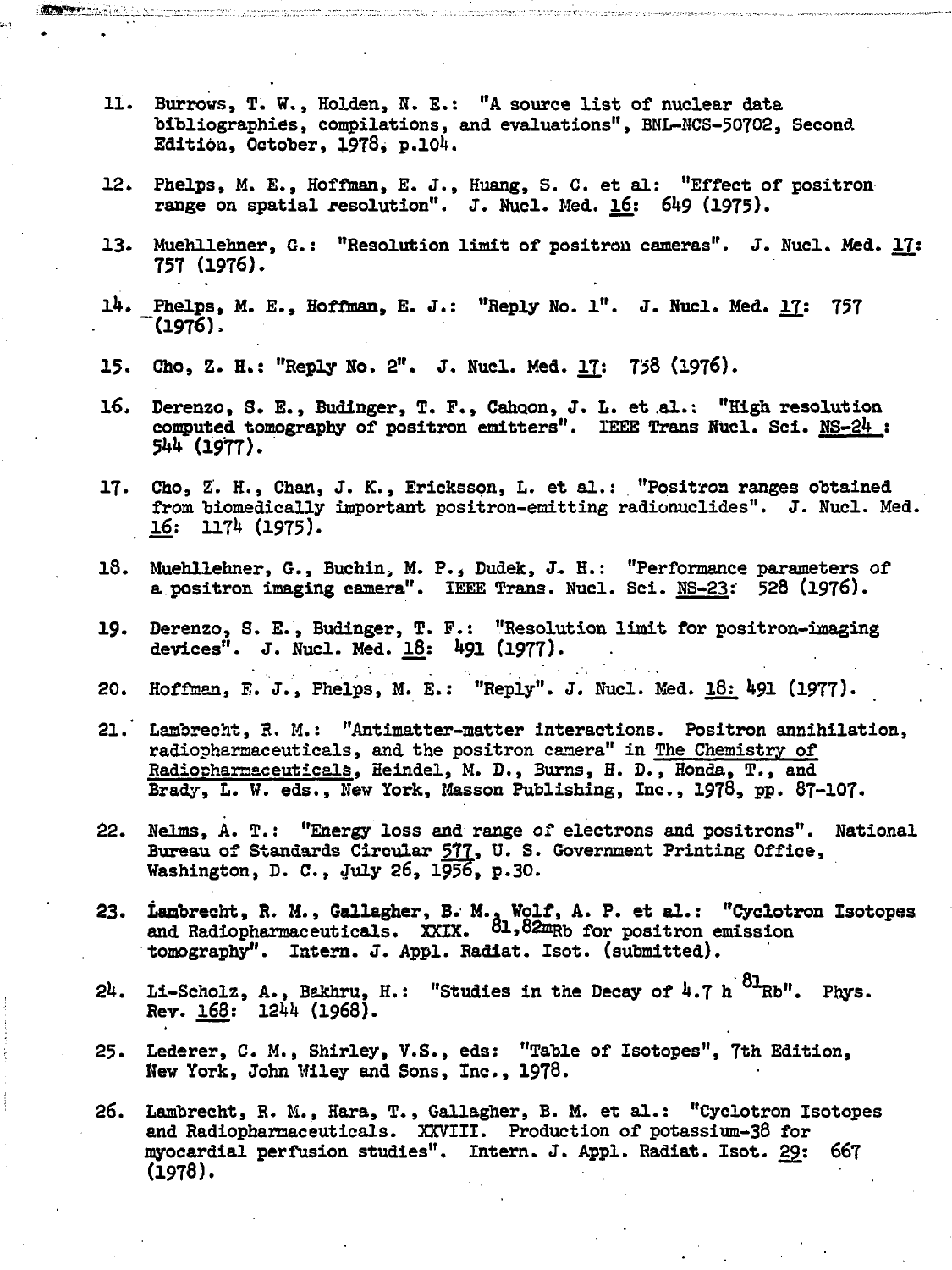- **27- Siegel, B. A.: "Potential applications of emission tomography for tumor detection". Symp. Positron-Emitting Radionuclides and Tomography in Nuclear Medicine, Lake Ozark, MO, April 19-21, 1978 (unpublished).**
- **28. Lagunas-Solar, M. C , Jungerman, J. A.: "Cyclotron Production of Carrierfree Cobalt-55, A new positron-emitting label for bleomyein". Intern. J. Appl. Radiat. Isot. 30: 25 (1979).**
- **29. Watanabe, M., Horiuchi, K., Nakahara, H. et al.: "Tie bombardment of manganese for the production of 55co". J. Label Comp. and Radiopharm. 16: 216 (1979).**
- 30. Lambrecht, R. M. and Wolf, A. P.: "The cyclotron production of <sup>30</sup>K, <sup>31</sup>Mn, **52mMn, and 77Kr for positron emission tomography". J. Label Comp. and Radiopharm. 16: 129 (19T9).**
- **31. Tilbury, R. S., Dahl, J. R., Chandra, R. et al.: "Potassium-38 production** with a cyclotron for medical use". J. Label Comp. and Radiopharm. 16: **127 (1979).**
- **32. Sahakundu, S. M., Qaim, S. M., and Stocklin, G.: "Cyclotron production of short-lived 30p". Intern. J. Appl. Radiat. Isot. 30: 3 (1979).**
- **33. Guillaume, M., Lambrecht, R. M., Wolf, A. P.: "Cyclotron Isotopes and Radiopharmaceutieals. XXVII. 73se". Intern. J. Appl. Radiat. Isot. 2£:**  $411.$  (1978).
- **3k. Guillaume, M., Lambrecht, R. M., Christiaens, L. et al.: "Carrier free selenium-73 cyclotron production and seleno-radiopharmaceutical synthesis". J. Label Comp, and Radiopharm. l£: 126 (1979).**
- **35.** Nozaki, T., Itoh, Y., Iwamoto, M. et al.: "Yield of <sup>15</sup>Se and <sup>11</sup>Br for **various reactions and their carrier- and/or salt free separation". J.** Label. Comp. and Radiopharm. 16: 219 (1979).
- **36. Ruth, T. J., Lambrecht, R. M., Wolf, A. P. et al.: "Cyclotron Isotopes and Radiopharmaeeutieals. XXX, Aspects of Production, Elution, and Automation of 8lRb-8lmKr Generators". Int. J. Appl. Radiat. Isot. (submitted).**
- 37. Atcher, R. W., Friedman, A. M., Huizenga, J. R. et al.: "<sup>52m</sup>Mn A New short-lived generator-produced radionuclide". J. Nucl. Med. 19: 689 **(1979).**
- **38. Grant', P. M., O'Brien, H. A., Jr., Bayhurst, B. P. et al.: "Spallation yields of 52Fe, ^7Cu, ^7Ga, and 201^1 for reactions of 800 MeV protons with Hi, As, Pb, and Bi Targets". J. Label Comp. and Radiopharm. 16: 212 (1979).**
- **39. Waters, S. L., Kensett, M. J.: "Excitation functions and production yields for some radionuclides of ion from the alpha particle bombardment of natural chromium". J. Label Comp. and Radiopharm. l6.: 218 (1978).**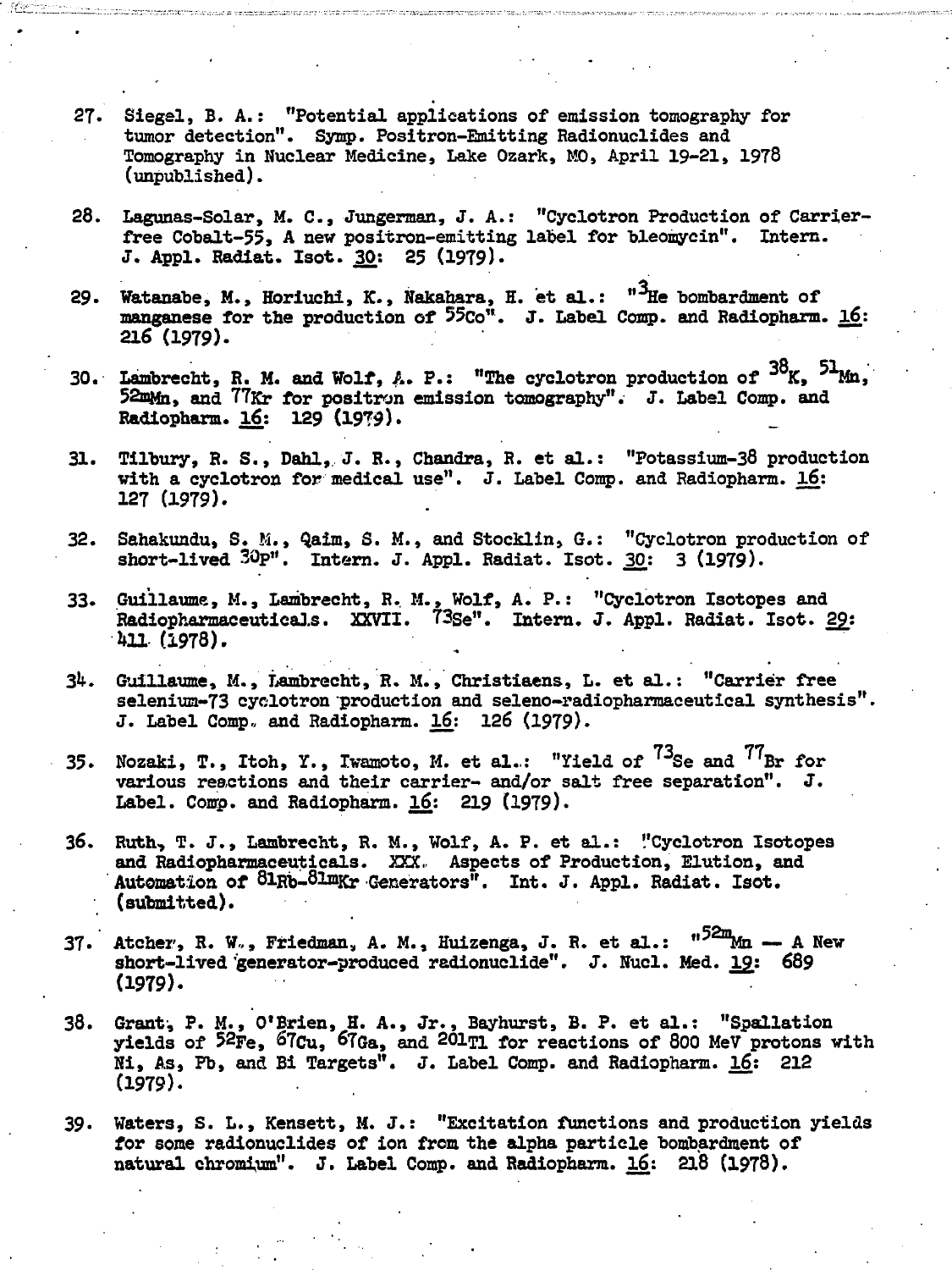| Nuclide <sup>(a)</sup>        | $_{\rm{Half~life}}({\it{b}})$ | No. of<br>(b,c)<br>Positrons | Abundance <sup>(b,c)</sup> | (c)<br>$\mathbf{E}_{\text{median}}$<br>MeV |
|-------------------------------|-------------------------------|------------------------------|----------------------------|--------------------------------------------|
| $\mathbf{u}_{\rm c}$          | $20.38$ m                     | ı                            | 0.998                      | 0.375                                      |
| $13_{\text{N}}$               | $9.96$ m                      | ı                            | 0.998                      | 0.475                                      |
| $11$ 0                        | 70.6 <sub>s</sub>             | 3                            | 1.000                      | 0.768                                      |
| 15 <sub>o</sub>               | 122<br>s                      | $\mathbf{1}$                 | $0.99 +$                   | 0.723                                      |
| $17_F$                        | 64.5<br>з                     | ı                            | 1.000                      | 0.729                                      |
| $\mathbf{18}_\mathrm{F}$      | 109.8<br>m                    | 1                            | 0.969                      | 0.245                                      |
| $\mathbf{^{18}_{Ne}}$         | 1.67 s                        | 2                            | 1.000                      | 1.385                                      |
| $^{19}$ $\rm{Ne}$             | 17.3 <sub>5</sub>             | ı                            | $0.99 +$                   | ٠                                          |
| $\mathsf{21}_{\mathtt{Na}}$   | 22.47 s                       | 2                            | 1.000                      | 1.085                                      |
| $23_{\rm Mg}$                 | 11.3 s                        | 2.                           | 0.950                      | 1.308                                      |
| 30 <sub>p</sub>               | 2.50 m                        | 2                            | 1.000                      | 1.455                                      |
| $34m$ $C1$                    | 32.0 m                        | 3                            | 0.53                       | 0.712                                      |
| $\mathbf{38}_\mathrm{K}$      | 7.61 m                        | ı                            | 0.995                      | 1.113                                      |
| 42m+g <sub>Sc</sub>           | 62.0 s                        | 2                            | 1.000                      | 2,200                                      |
| $43_{\rm Sc}$                 | 3.89h                         | 3                            | ò₿.                        |                                            |
| $44$ Sc                       | 3.93h                         | ı                            | 0.95                       | 0.616                                      |
| $\mathfrak{b}5_{\mathtt{Ti}}$ | 3.09 <sub>h</sub>             | 2                            | 0.853                      | 0.417                                      |
| $47\frac{1}{V}$               | 32.6 m                        | ı.                           | 0.970                      | 0.812                                      |
| 48 <sub>V</sub>               | 15.967d                       | $\mathbf{1}$                 | 0.496                      | 0.283                                      |
| $49_{\rm Cr}$                 | 41.9 m                        | $\cdot$ 3                    | 0.932                      | 0.627                                      |
| $50m_{\text{Mn}}$             | $1.74 \text{ m}$              | $\overline{\mathbf{c}}$      | 0.990                      | 1.476                                      |
| 50 <sub>Man</sub>             | $0.28$ s                      | ı                            | 1,000                      | 3.552                                      |
| $51\text{Mn}$                 | 46.2 m                        | 3                            | 0.972                      | 0.935                                      |

TABLE 1. CHARACTERISTICS OF POSITRON EMITTING RADIONUCLIDES HAVING POTENTIAL APPLICATIONS IN THE RADIOPHARMACEUTICAL SCIENCES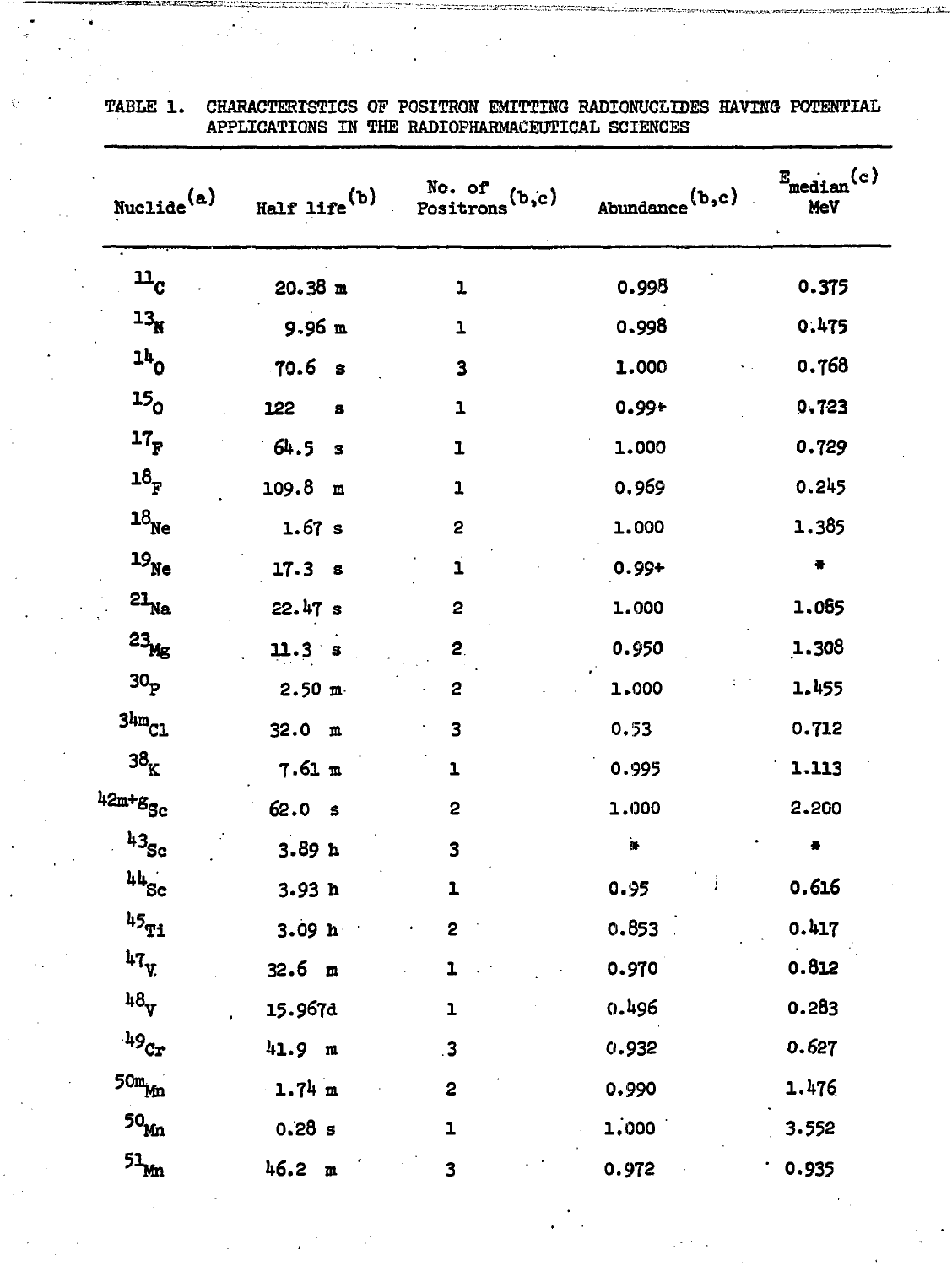| $Nucle^{(a)}$                          | Half life $(b)$                | No. of $(b,c)$<br>Positrons | Abundance $(b, c)$ | $E_{\text{median}}(e)$<br>MeV |
|----------------------------------------|--------------------------------|-----------------------------|--------------------|-------------------------------|
| $52m_{Mn}$                             | 21.1 m                         | 1                           | ilde               | 븕                             |
| $52_{\rm Mn}$                          | 5.59 d                         | 2                           | 0.276              | 0.215                         |
| $52^{\circ}_{Fe}$                      | 8.27h                          | ı                           | 0.565              | 0.336                         |
| $53Fe$                                 | $8.51 \text{ m}$               | 3                           | 0.975              | 1.064                         |
| $5^{\mathrm{4m}}$ Co                   | $1.46$ m                       | ı                           | 1.000              | 2.078                         |
| 54c <sub>o</sub>                       | 0.19 s                         | 1                           | 1.000              | 3.438                         |
| 55 <sub>Co</sub>                       | 17.5 <sub>h</sub>              | 3                           | 0.77               | 0.510                         |
| $\mathbf{^{57}_{Ni}}$                  | 36.0<br>$\mathbf{h}$           | 3                           | 0.40               | 0.338                         |
| $^{59}$ $\rm{Cu}$                      | 82<br>$\mathbf{s}$ .           | 6                           | 0.984              | 1.531                         |
| $\rm 60_{Cu}$                          | 23.4 m                         | $\overline{5}$              | 0.936              | 0.957                         |
| $61_{Cu}$                              | 3.41h                          | 4                           | 0.622              | 0.480                         |
| $62_{\rm cu}$                          | $9.73 \text{ m}$               | 4.                          | 0.978              | 1.290                         |
| $^{64}$ $\rm{Cu}$                      | 12.70 h                        | 1                           | 0.190              | 0.273                         |
| $\mathbf{61}_{\mathtt{Zn}}$            | 89.1 <sub>8</sub>              | 4                           | 0.991              | 1.882                         |
| $\mathbf{62}_{\mathbf{Zn}}$            | 9.2<br>h                       | 2                           | 0.069              | 0.279                         |
| $\mathbf{^{63}_{Zn}}$                  | 38.1 m                         | 5                           | 0.93               | 0.911                         |
| $64$ Ga                                | 2.62 m                         | 2                           | 0.990              | 1.975                         |
| $\mathfrak{65}_{\mathbb{G}\mathbf{a}}$ | $15.2 \, m$                    | 4                           | 0.86               |                               |
| $\mathbf{66_{Ga}}$                     | 9.4<br>h                       | $6\phantom{1}6$             | 0.567              | 1.712                         |
| $68$ Ga                                | 68.1<br>$\mathbf m$            | 2                           | 0.875              | 0.811                         |
| $\mathsf{66}_\mathsf{Ge}$              | 2.3<br>$\mathbf h$             | $\boldsymbol{6}$            | 0.27               | 0.574                         |
| $57$ Ge                                | 19.0<br>$\mathbf m$            | $\pmb{\lambda}$             | 0.96               | 1.200                         |
| $69_{\small{\text{Ge}}}$               | 39.0<br>$\mathbf h$            | 4                           | 0.361              | 0.492                         |
| $69_{\rm As}$                          | 15 <sup>°</sup><br>$\mathbf m$ | $\mathbf{I}$                | 0.98               | 1.290                         |
|                                        |                                |                             |                    |                               |
|                                        |                                |                             |                    |                               |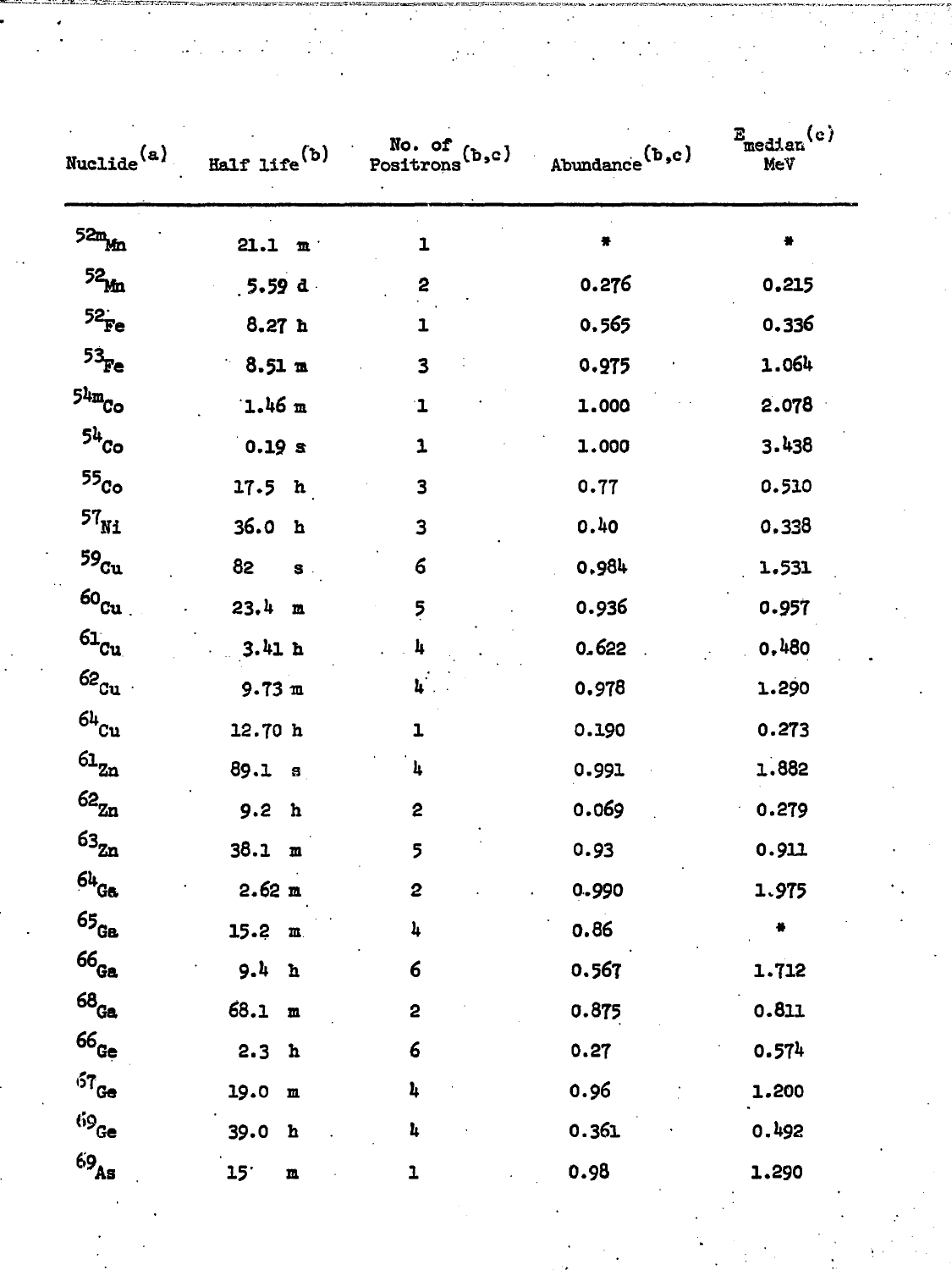| $\text{Nucilde}^{\text{(a)}}$            | $_{\rm{Half~life}}({\it{b}})$ | No. of<br>(b,c)<br>Positrons | Ó,<br>Abundance <sup>(b,c)</sup> | (c)<br>$E$ <sub>median</sub><br>MeV |
|------------------------------------------|-------------------------------|------------------------------|----------------------------------|-------------------------------------|
| $\mathbf{u}_{\rm c}$                     | 20.38 m                       | $\mathbf{1}$                 | 0.998                            | 0.375                               |
| $13_{\text{N}}$                          | $9.96 \text{ m}$              | ı                            | 0.998                            | 0.475                               |
| $11$ 0                                   | 70.6<br>8                     | $\overline{\mathbf{3}}$      | 1.000                            | 0.768                               |
| 15 <sub>o</sub>                          | 122<br>s                      | ı                            | $0.99 +$                         | 0.723                               |
| $17_F$                                   | 64.5<br>$\mathbf{s}$          | ı                            | 1.000                            | 0.729                               |
| $\mathbf{18}_\mathrm{F}$                 | 109.8<br>$\mathbf{m}$         | ı                            | 0.969                            | 0.245                               |
| $\mathbf{^{18}_{Ne}}$                    | 1.67 s                        | 2                            | 1.000                            | 1.385                               |
| $^{19}$ $\mathrm{Ne}$                    | 17.3 s                        | ı                            | $0.99 +$                         | ۰                                   |
| $21$ <sub>Na</sub>                       | 22.47 s                       | 2                            | 1.000                            | 1.085                               |
| $23_{\text{Mg}}$                         | 11.3 s                        | 2.                           | 0.950                            | 1.308                               |
| 30 <sub>p</sub>                          | 2.50 m                        | 2                            | 1.000                            | 1.455                               |
| 3 <sup>4</sup> m <sub>C1</sub>           | 32.0 m                        | 3                            | 0.53                             | 0.712                               |
| 3 $\rm ^3K$                              | 7.61 m                        | ı                            | 0.995                            | 1.113                               |
| 42m+g <sub>Sc</sub>                      | 62.0 s                        | 2                            | 1.000                            | 2.200                               |
| $43_{\rm Sc}$                            | 3.89h                         | 3                            |                                  |                                     |
| $\mathfrak{u}\mathfrak{u}_{\mathtt{Sc}}$ | 3.93h                         | ı                            | 0.95                             | 0.616                               |
| $\mathfrak{u}_{\mathfrak{I}_{1}}$        | 3.09h                         | 2                            | 0.853                            | 0.417                               |
| $47$ v                                   | 32.6 m                        |                              | 0.970                            | 0.812                               |
| 48 <sub>V</sub>                          | 15.967d                       | $\mathbf 1$                  | 0.496                            | 0.283                               |
| $^{149}\mathrm{Cr}$                      | 41.9 m                        | $\overline{\mathbf{3}}$      | 0.932                            | 0.627                               |
| $50m$ <sub>Mn</sub>                      | $1.74 \text{ m}$              | 2                            | 0.990                            | 1.476                               |
| $\mathsf{50}_{\mathsf{M}\!\mathsf{n}}$   | 0.28 s                        | ı                            | 1,000                            | 3.552                               |
| $51\text{Mn}$                            | 46.2 m                        | 3                            | 0.972                            | 0.935                               |

TABLE 1. CHARACTERISTICS OF POSITRON EMITTING RADIONUCLIDES HAVING POTENTIAL APPLICATIONS IN THE RADIOPHARMACEUTICAL SCIENCES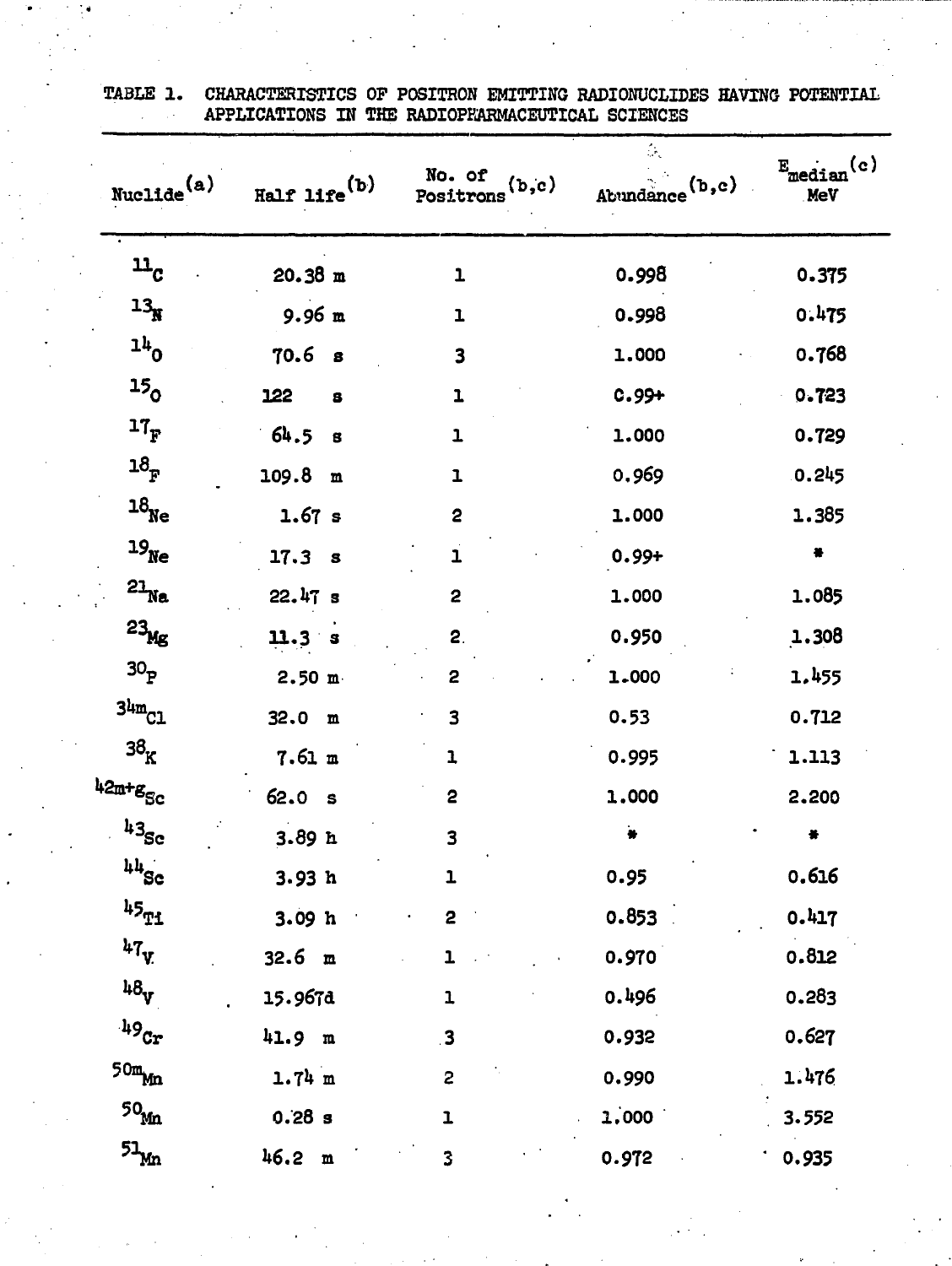| $\texttt{Nucilde}^{\texttt{(a)}}$ | Half life $(b)$       | No. of $(b,c)$<br>Positrons | Abundance $(b, c)$ | $E_{\text{median}}(c)$<br>MeV |
|-----------------------------------|-----------------------|-----------------------------|--------------------|-------------------------------|
| $52m_{Mn}$                        | 21.1 m                | ı                           |                    |                               |
| 52 <sub>Mn</sub>                  | $, 5.59$ d.           | 2                           | 0.276              | 0.215                         |
| $52$ Fe                           | 8.27h                 | 1                           | 0.565              | 0.336                         |
| $53_{\rm Fe}$                     | $8.51 \; \text{m}$    | 3                           | 0.975              | 1.064                         |
| $54m$ <sub>Co</sub>               | $1.46 \text{ m}$      | $\mathbf 1$                 | 1.000              | 2.078                         |
| $54$ Co                           | 0.19 s                | T                           | 1.000              | 3.438                         |
| $55_{\rm Co}$                     | 17.5 h                | 3                           | 0.77               | 0.510                         |
| $\mathbf{^{57}_{Ni}}$             | 36.0<br>h             | 3                           | 0.40               | 0.338                         |
| $^{59}\!{\rm Cu}$                 | 82<br>$S$ .           | 6                           | 0.984              | 1.531                         |
| $\rm{60_{Cu}}$                    | 23.4<br>$\mathbf m$   | 5                           | 0.936              | 0.957                         |
| $61_{Cu}$                         | 3.41h                 | 4                           | 0.622              | 0,480                         |
| $62_{\text{Cu}}$ .                | $9.73 \text{ m}$      | 4                           | 0.978              | 1.290                         |
| $^{64}$ $\rm{Cu}$                 | 12.70 h               | ı                           | 0.190              | 0.273                         |
| $\mathbf{^{61}z_n}$               | 89.1 s                | 4                           | 0.991              | 1.882                         |
| $\mathbf{62}_{\mathbf{Zn}}$       | 9.2 <sub>h</sub>      | 2                           | 0.069              | 0.279                         |
| $\mathbf{63_{Zn}}$                | 38.1 m                | 5                           | 0.93               | 0.911                         |
| $^{64}$ Ga                        | 2.62 m                | 2                           | 0.990              | 1.975                         |
| $\mathfrak{65}_\mathsf{Ga}$       | 15.2 m                | 4                           | 0.86               |                               |
| $^{66}$ Ga                        | 9.4 h                 | 6                           | 0.567              | 1.712                         |
| $^{68}\!$ Ga                      | 68.1<br>$\mathfrak m$ | 2                           | 0.875              | 0.811                         |
| $66_{\rm Ge}$                     | 2.3 <sub>h</sub>      | 6                           | 0.27               | 0.574                         |
| $67_{Ge}$                         | 19.0<br>$\mathbf m$   | 4                           | 0.96               | 1.200                         |
| $69_{Ge}$                         | 39.0<br>$\mathbf{n}$  | 4                           | 0.361              | 0.492                         |
| $\mathbf{69_{\textrm{As}}}$       | 15 <sup>°</sup><br>m  | $\mathbf{1} \cdot$          | 0.98               | 1.290                         |

 $\label{eq:2.1} \begin{split} \mathcal{L}_{\text{max}}(\mathbf{r}) = \frac{1}{2} \sum_{i=1}^{N} \mathcal{L}_{\text{max}}(\mathbf{r}) \mathcal{L}_{\text{max}}(\mathbf{r}) \\ & \leq \frac{1}{N} \sum_{i=1}^{N} \mathcal{L}_{\text{max}}(\mathbf{r}) \mathcal{L}_{\text{max}}(\mathbf{r}) \mathcal{L}_{\text{max}}(\mathbf{r}) \\ & \leq \frac{1}{N} \sum_{i=1}^{N} \mathcal{L}_{\text{max}}(\mathbf{r}) \mathcal{L}_{\text{max}}(\mathbf{r}) \mathcal{L}_{\text$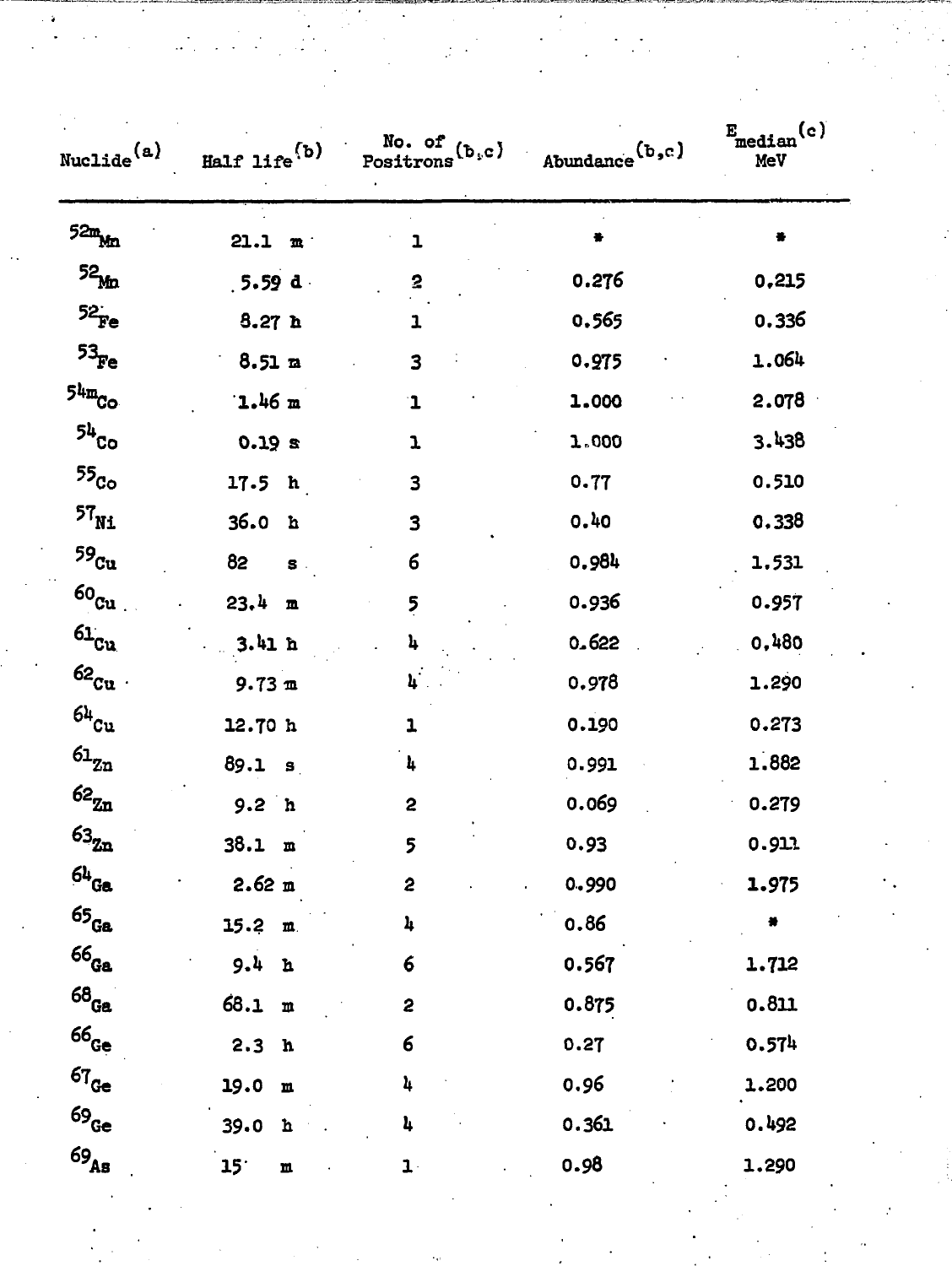|                             |                               |                                            |                            | $E_{\text{median}}(c)$ |
|-----------------------------|-------------------------------|--------------------------------------------|----------------------------|------------------------|
| Nuclide <sup>(a)</sup>      | Half life <sup>(b)</sup>      | No. of (b,c)<br>Positrons <sup>(b,c)</sup> | Abundance <sup>(b,c)</sup> | MeV                    |
| 70 <sub>As</sub>            | 53<br>$\mathbf m$             | 2(3)                                       | 0.84                       | 0.680                  |
| 71 <sub>As</sub>            | 61<br>$\, {\bf h}$            | $\overline{\mathbf{c}}$                    | 0.32.                      | 00.343                 |
| $\mathbf{^{72}_{As}}$       | 26.0 h                        | $\boldsymbol{6}$                           | 0.777                      | 1.147.                 |
| $7^{\rm h}{}_{\rm As}$      | 17.78 d                       | 1(2)                                       | 0.309                      | 0.406                  |
| $n_{\rm Se}$                | 4.9<br>$\mathbf{m}$           | 2                                          | .1.000                     | 1.477                  |
| $73_{\rm Se}$               | 7.1<br>${\bf h}$              | 2(4)                                       | 0.65                       | 0.566                  |
| $74m_{\rm Br}$              | $\mathbf{h}_1$<br>$\mathbf m$ | $\overline{\mathbf{c}}$                    |                            | $\pmb{\ast}$           |
| $74\rm_{Br}$                | 25.3<br>$\mathbf m$           | $\mathbf{1}$                               | 1.000                      | 2.004                  |
| $\mathbf{75}_{\texttt{Br}}$ | 98<br>${\bf m}$               | 4(3)                                       | 0.755                      | 0.376                  |
| $76_{\mathtt{Br}}$          | 16.1 h                        | $\mathbf{7}$                               | 0.57                       | 1.200                  |
| $78_{\text{Br}}$ .          | $6.46$ m                      | 2                                          | 0.932                      | 1.076                  |
| $74\rm_{Kr}$                | 11.5 m                        | $\mathbf{1}$                               | 1.000                      | 1.385                  |
| $77_{\rm Kr}$               | 75<br>$\overline{\mathbf{u}}$ | 3(4)                                       | 0.80                       | 0.741                  |
| $79_{\rm Kr}$               | 35.0 h                        | $\cdot$ 2                                  | 0.07                       | 0.254                  |
| $79_{Rb}$                   | 23.0 m                        | 3                                          | 0.84                       | 1.063                  |
| $^{80}\!$ Rb                | 34<br>S                       | 2                                          | 0.977                      | 1.827                  |
| $81mRb}$                    | 32<br>$\mathbf m$             | $\mathbf{L}$                               | 0.500                      | 0.603                  |
| $\mathbf{81_{Rb}}$          | 4.58h                         | 3                                          | 0.27                       | 0.372                  |
| $82m$ <sub>Rb</sub>         | 6.2 <sub>h</sub>              | $\blacksquare$                             | 0.256                      | 0.332                  |
| $\rm ^{82}Rb$               | 1.25 m                        | $\mathbf{3}$                               | 0.962                      | 1.382                  |
| $\mathrm{^{81}Sr}$          | 26<br>$\mathbf{m}$            | 2                                          | 0.87                       | 1.244                  |
| $\mathbf{83_{Sr}}$          | 32.4 h                        | $\cdot$ (3)                                | 0.24                       | (0.494)                |
| $8h_y$                      | 39<br>$\mathbf m$             | 5                                          | 0.865                      | 1,201                  |
| $85(g)_{Y}$                 | 2.7 h                         | $(4)$ .                                    | 0.70                       |                        |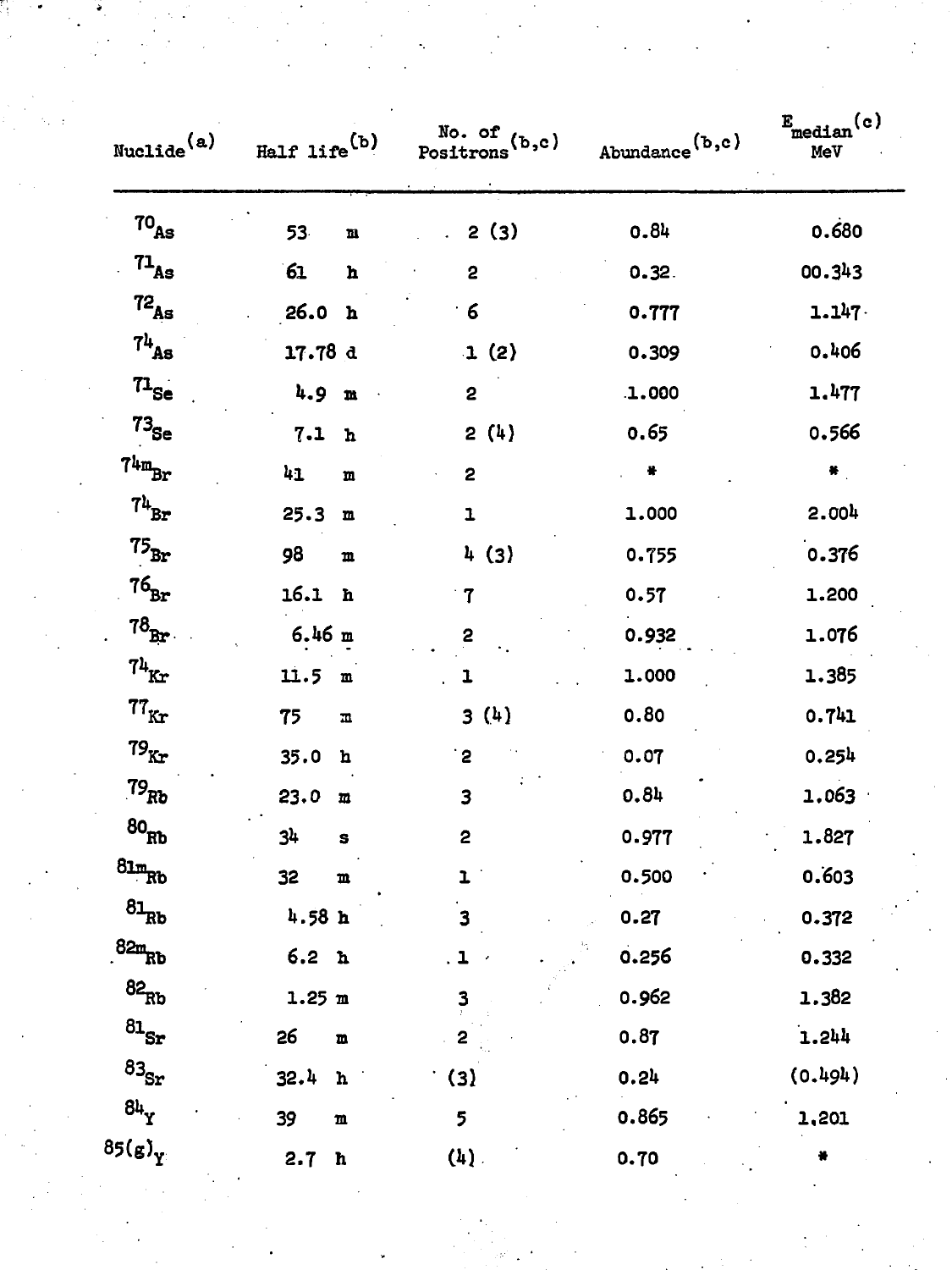| $\texttt{Nucle}(a)$                              |                          | Half life <sup>(b)</sup> $\frac{No. of}{Positrons}(b,c)$ | Abundance $(b, c)$   | $E_{\text{median}}(c)$<br>MeV |
|--------------------------------------------------|--------------------------|----------------------------------------------------------|----------------------|-------------------------------|
| $.85(m)_{Y}$                                     | 4.9 <sub>h</sub>         | (3)                                                      | 0.55                 | (0.875)                       |
| 86 <sub>Y</sub>                                  | 14.74 h                  | 6                                                        | 0.34                 | 푷                             |
| $87_{\rm Zr}$                                    | 1.6 <sub>h</sub>         | ı                                                        | 0.830                | 0.920                         |
| $89_{\rm Zr}$                                    | .78.4 h                  | 1                                                        | 0.223.               | 0.390                         |
| $^{89}$ Nb                                       | $66 \cdot m$             | ı                                                        | 0.74                 |                               |
| 89 <sub>Nb</sub>                                 | 2.0 h                    | 1                                                        | 0.910                | 1.270                         |
| 90 <sub>ND</sub>                                 | 14.6 <sub>h</sub>        | 3                                                        | 0.53                 | 0.602                         |
| $90_{\rm Mo}$                                    | 5.67 <sub>h</sub>        | 1                                                        | 0.25                 | 0.498                         |
| $91m$ $MO$                                       | 65<br>$\mathbf{s}$       | 3                                                        | 0.280                | 1.210                         |
| $\mathfrak{g}_{\mathbb{L}_{\mathsf{MO}}}$        | $15.49 \text{ m}$        | $\mathbf{L}$ .                                           | 0.941                | $\bullet$                     |
| $92^{\circ}_{\rm Tc}$                            | $l_1, l_1 \dots$         | ı                                                        | 1.000                | 1.857                         |
| $93\textnormal{pc}$                              | 2.7 h                    | $\overline{\mathbf{3}}$                                  | 0.13                 | 0.248                         |
| $\mathtt{Q4m_{Tc}}$                              | 52<br>$\mathbf m$        | 1(3)                                                     | 0.72                 | 0.434                         |
| $94^{\circ}_{\mathrm{Tc}}$                       | 293<br>$\mathbf m$       | 3(1)                                                     | 0.11                 | 1.036                         |
| 95 $_{\rm Ru}$                                   | 1.65 h                   | 3                                                        | 0.15                 | 0.459                         |
| $\mathop{{\rm \mathfrak{R}m}}\nolimits_{\rm Rh}$ | 44<br>$\mathbf m$        | ı                                                        | (1.000)              | (0.722)                       |
| $98_{\rm Rh}$                                    | 8.7 m                    | 1(2)                                                     | (0.170)              | (1.181)                       |
| 100 <sub>Rh</sub>                                | 20.8 h                   | 5                                                        | 0.049                | 0.919                         |
| $98_{\rm Pd}$                                    | $18$ m                   |                                                          | $\frac{1}{\sqrt{2}}$ | ¥                             |
| $^{99}\rm{Pa}$                                   | 21.4 m                   | $\mathbf{h}$                                             | ×                    |                               |
| $^{102}\!_{\rm Ag}$                              | 13.0 m                   | 2                                                        | 0.68                 |                               |
| $^{103}\!_{\rm Ag}$                              | 1.10 h                   | 3                                                        | 0,42                 | ₩                             |
| $10\text{km}$ Ag                                 | 33<br>$\pmb{\mathrm{m}}$ | T                                                        | 0.590                | 1.202                         |
| $^{10\text{h}}\text{Ag}$                         | 69<br>$\mathbf n$        | ı                                                        | 0.150                | 0.434                         |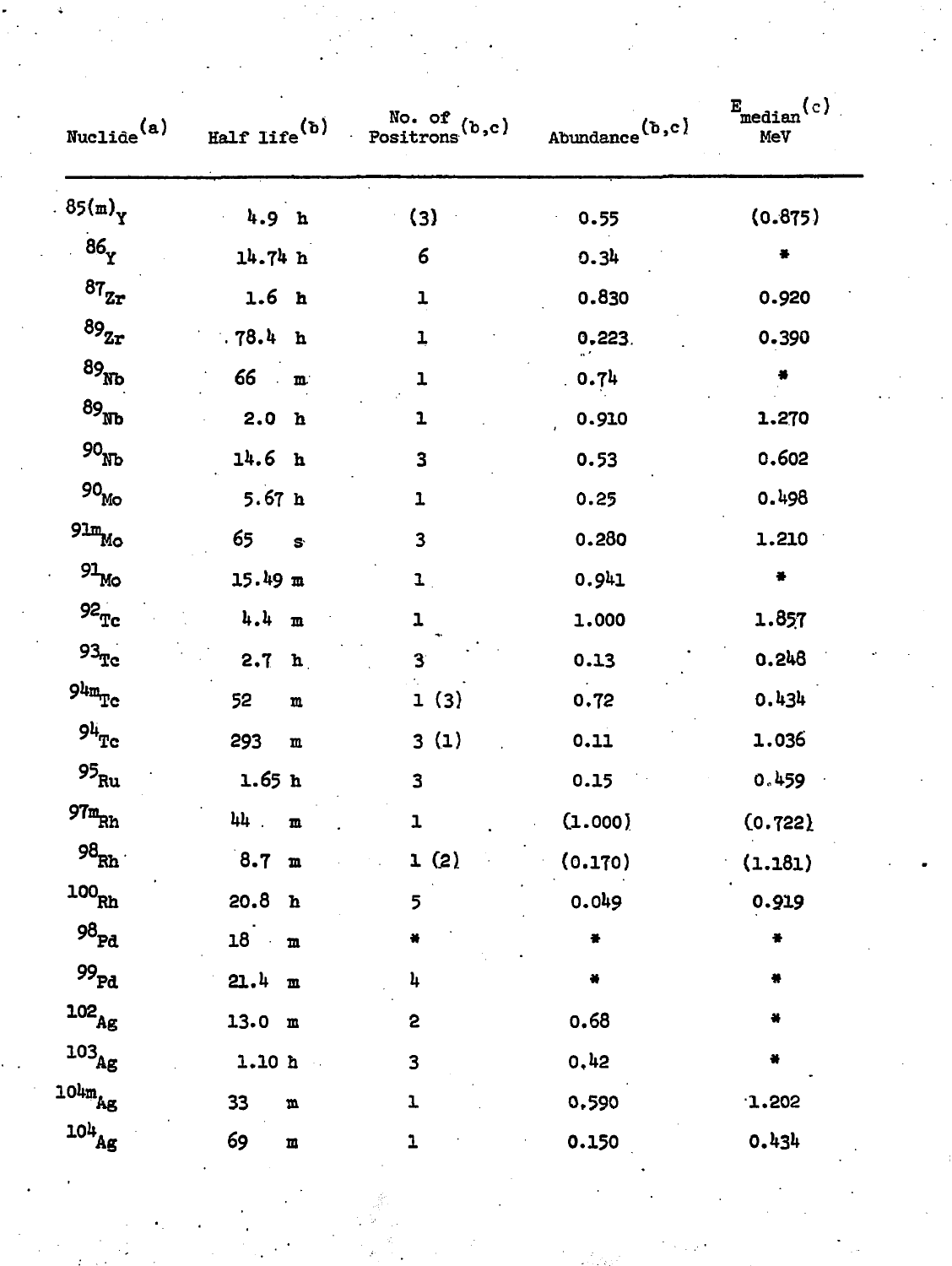| Nuclide <sup>(a)</sup>                         | Half life $(b)$              | No. of (b,c)<br>Positrons <sup>(b,c)</sup> | Abundance $(b, c)$ | $E_{\text{median}}(c)$<br>MeV. |
|------------------------------------------------|------------------------------|--------------------------------------------|--------------------|--------------------------------|
| $^{106}\!{\rm Ag}$                             | 24.0 <sub>m</sub>            | $\mathbf{2}$                               | 0.610              | 0.826                          |
| 105 <sub>cd</sub>                              | 56.0 m                       | (2)                                        |                    | ۰                              |
| $\mathbf{106_{In}}$                            | 6.3 <sub>m</sub>             | (1)                                        |                    |                                |
| $\mathbf{.107_{In}}$                           | 32.4 m                       | ı                                          | 0.35               | 0.882                          |
| $108_{\mbox{\small\sc In}}$                    | 39.6 m                       | (1)                                        | 0.110              | 1.512                          |
| $108_{\mbox{\scriptsize In}}$                  | 58.0 m                       | $\mathbf{I}$                               | 0.20               | 0.585                          |
| $^{109}$ $\rm \tilde{m}$                       | 4.2<br>h                     | (1)                                        | 0.06               | ₩                              |
| $^{\mathtt{110}}\! \mathtt{In}$                | 69<br>m                      | $\mathbf{1}$                               | 0.72               | 1.006                          |
| $^{109}\!$ sn                                  | 18.0<br>$\mathbf m$          | (5)                                        | 巻                  | 통                              |
| $\mathbf{m}_{\text{Sn}}$                       | 35<br>${\bf m}$              | $\mathbf{1}$                               | 0.290              | $-0.640$                       |
| $114_{Sb}$                                     | 3.5<br>$\blacksquare$        | $\mathbf{2}$                               | 1.000              | 0.144                          |
| $\boldsymbol{^{115}\mathrm{sb}}$               | 31.8<br>$\blacksquare$       | 1                                          | 0.33               | 0.665                          |
| 116m <sub>Sb</sub>                             | 60.4<br>$\mathbf{n}$         | $2^{\cdot}$                                | 0.192              | 0.634                          |
| $\mathtt{ll}\mathtt{6}_{\mathtt{S}\mathtt{b}}$ | 16<br>$\mathbf m$            | $\overline{c}$                             | 0.28               | 0.931                          |
| $117_{Sb}$                                     | 2.80h                        | i                                          | 0.025              | 0.288                          |
| $^{\mathtt{ll8}}_{\mathtt{S} \mathtt{b}}$      | 3.5 m                        | 2                                          | 0.828              | 1.364                          |
| $\mathbf{117}_\mathrm{Te}$                     | 62<br>$\mathbf m$            | $\mathfrak{a}(\mathfrak{p})$               | 0.30               |                                |
| 120m <sub>T</sub>                              | 53 <sub>1</sub><br>${\bf m}$ | $\mathbf 1$                                |                    |                                |
| 120 <sub>1</sub>                               | 1.35h                        | ı                                          | 0.46               | 1.802                          |
| 121 <sub>T</sub>                               | 2.12h                        | ı                                          | 0.064              | 0.506                          |
| 122 <sub>T</sub>                               | $3.6 \text{ m}$              | 1(3)                                       | 0.77               | 1.386                          |
| 124 <sub>T</sub>                               | 4.2 d                        | 3                                          | 0.25               | 0.788                          |
| $^{121}$ $\!\mathrm{xe}$                       | 39<br>$\pmb{\mathbb{m}}$     | $\cdot$ 1                                  | 0.08               | 1.233                          |
| $123$ <sub>Xe</sub>                            | 2.08 <sub>n</sub>            | $\mathbf{r}$                               | 0.13               | 0.666                          |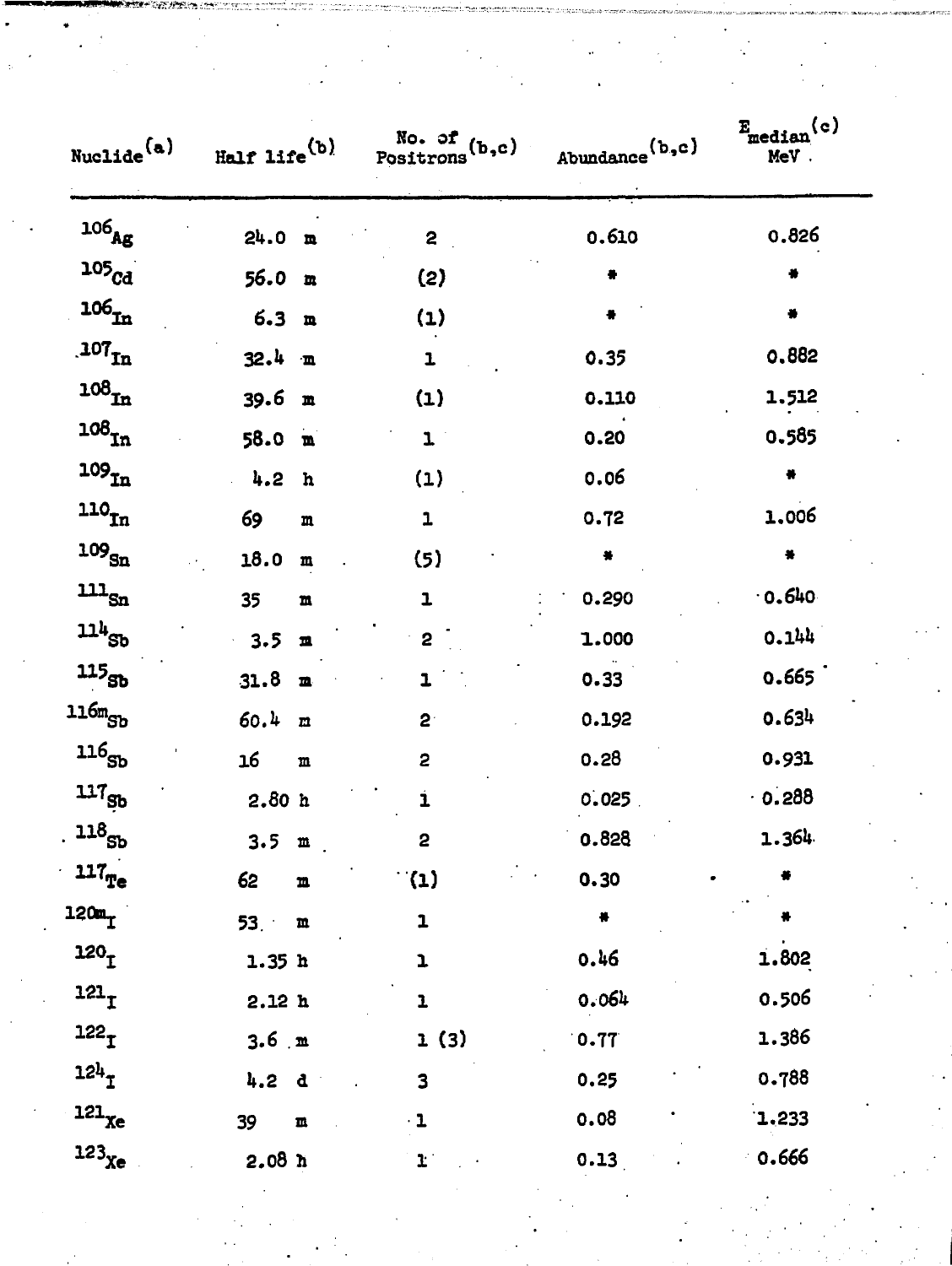| Nuclide <sup>(a)</sup> | Half life <sup>(b)</sup>              | No. of $(b, c)$<br>Positrons | Abundance $(b, c)$ | $E_{median}(c)$<br>MeV |
|------------------------|---------------------------------------|------------------------------|--------------------|------------------------|
| $^{125}\!{\rm Cs}$     | 45<br>$\mathbf m$                     | 2                            | 0.39               | ۰                      |
| 126 <sub>Cs</sub>      | $1.64$ m                              | 2                            | 0.82               | 1.636                  |
| $127_{Cs}$             | 6.2 <sub>h</sub>                      | 4                            | 0.035              | 0.364                  |
| $128_{Cs}$             | 3.6<br>$\mathbf{m}$                   | 4                            | 0.61               | $1.138$ .              |
| 130 <sub>Cs</sub>      | 29.9<br>$\mathbf m$                   | 1                            | $\mathbf{r}$       |                        |
| $130$ La               | 8.7<br>$\mathbf{n}$                   | (1)                          | ₩                  | $\bullet$              |
| $^{131}$ La            | 61<br>$\mathbf{n}$                    | $\cdot$ 3                    | 0.245              | 0.603                  |
| 1.32 <sub>La</sub>     | 4.8<br>h                              | ı                            | 0.810              | 1.637                  |
| $133$ La               | 3.91h                                 | $\mathbf{1}$                 | 1.000              | 0.534                  |
| $13h$ La               | $6.67$ m                              | 2                            | 0.618              | 1.186                  |
| $136$ La               | 9.87 m                                | 2                            | 0.332              | 0.855                  |
| $^{131}$ $\rm{Ce}$     | 10<br>$\mathbf m$                     | T                            | 0.113              |                        |
| $133$ <sub>Ce</sub>    | 5.4<br>$\mathbf h$                    | 1                            | 0.150              | 0.578                  |
| $135_{\text{Pr}}$      | 25<br>$\mathbf{n}$                    | T                            | 0.25               | 1.111                  |
| $^{137}\!_{\rm Pr}$    | $1.28$ m                              | ı                            | 0.255              | 0.754                  |
| $138m$ <sub>Pr</sub>   | 2.1 <sub>h</sub>                      | ı                            | 0.236              | $0.622 -$              |
| 139 <sub>Pr</sub>      | 4.4<br>h                              | $\mathbf{1}$                 | 0.062              | 0.449                  |
| $1^{110}\text{Pr}$     | 3.30 m                                | 1                            | $0.487$ .          | 1.075                  |
| 139 <sub>Nd</sub>      | 30<br>$\mathbf m$                     | 1                            | 0.256              | 1.382                  |
| $141_{\text{Pm}}$      | 20.9 m                                | $\mathbf{1}$                 | 0.57               | 1.156                  |
| $1^{1/2}$ Pm           | 40.5 <sub>5</sub>                     | $\mathbf{1}$                 | 0.69               | 1.693                  |
| $142$ $\mathrm{Sm}$    | $2.49$ m                              | 1                            | 0,10               | 0.451                  |
| 143 <sub>Sm</sub>      | 8.83 m                                | ļ                            | 0.465              | 1.111                  |
| $145$ <sub>Gd</sub>    | 22 <sub>2</sub><br>$\pmb{\mathrm{m}}$ | $\mathbf{1}$                 | 1.000              | 1.066                  |

 $\frac{1}{2} \frac{1}{2}$ 

 $\frac{1}{2} \frac{1}{2} \frac{1}{2} \frac{1}{2} \frac{1}{2}$ 

 $\label{eq:1} \begin{split} \mathcal{Q}^{(1)}_{\text{c}}\Sigma_{\text{D}}\alpha_{\text{D}}\alpha_{\text{F}}\,,\\ \downarrow \end{split}$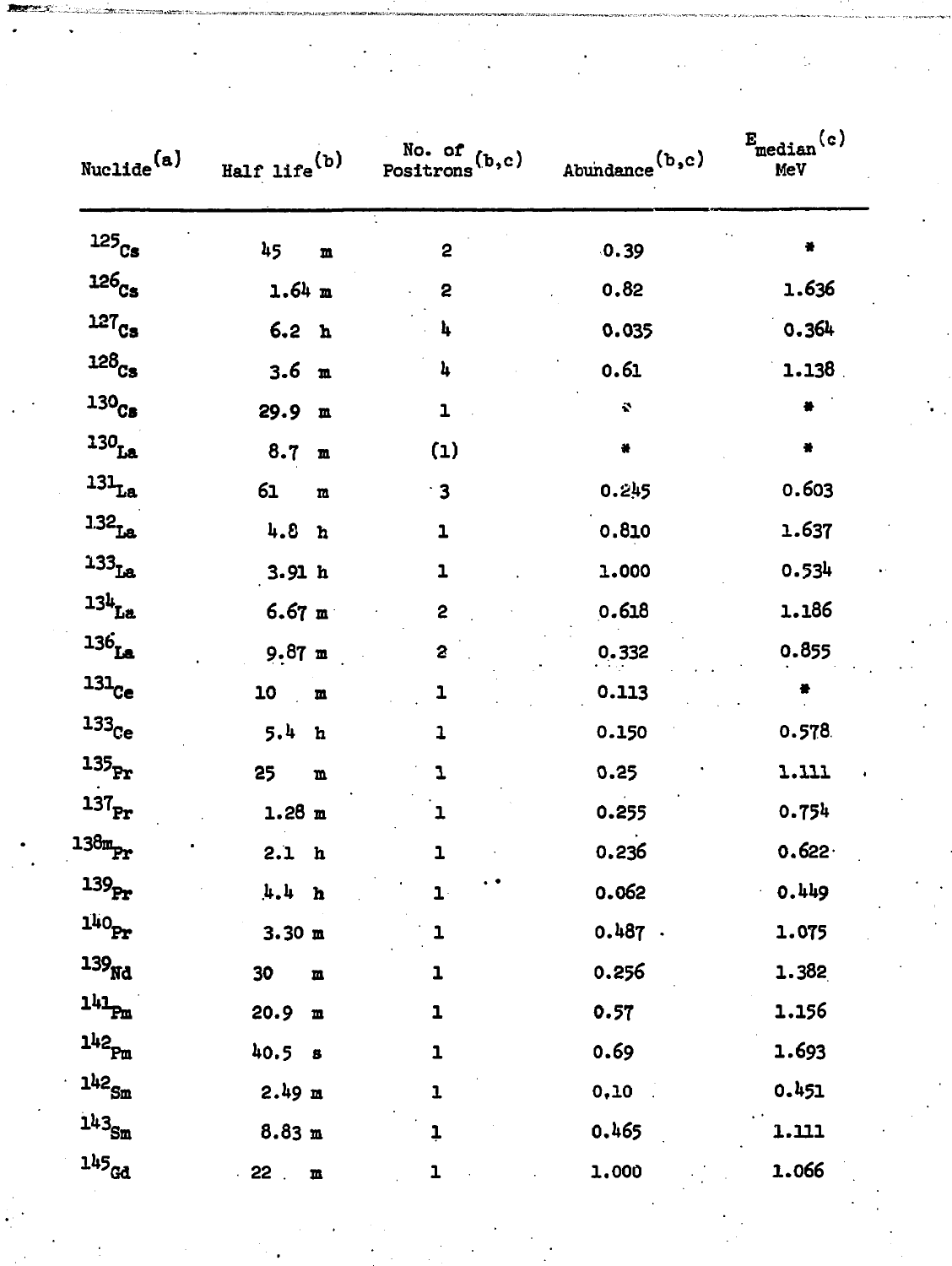| Nucle <sup>(a)</sup>         | Half life $^{(b)}$ |              | No. of (b,c)<br>Positrons <sup>(b,c)</sup> | Abundance $(b, c)$ | $E_{\text{median}}(c)$<br><b>MeV</b> |
|------------------------------|--------------------|--------------|--------------------------------------------|--------------------|--------------------------------------|
| $152_{\text{TB}}$            | 17.5 <sub>h</sub>  |              | 3                                          | 0.145              | 0.938                                |
| $155$ Ho.                    | 49                 | 鱼            | (1)                                        | (1.000)            | (0.933)                              |
| $156$ Ho                     | 56                 | $\mathbf{m}$ | (3)                                        | (1.000)            | (0.933)                              |
| $158m_{H_O}$                 | 27                 | m            | 1.320                                      | 1.000              | 0.593                                |
| $^{158}\! {\rm Fr}$          | 2.4                | $\mathbf{h}$ | $\mathbf{1}$                               | 1.000              | 0.362                                |
| $164_{\texttt{Ta}}$          | 2.0                | m            | $\overline{\mathbf{c}}$                    | 0.39               | $\bullet$                            |
| $165$ $Yb$                   | 10                 | $\mathbf{m}$ | (1)                                        | $\bullet$          | $\bullet$                            |
| $168m$ Lu                    | 6.7 m              |              | 2                                          | 0.012              | 품                                    |
| $\mathtt{168}_{\mathtt{Lu}}$ | 5.5 m              |              | $\mathbf{1}$                               | 1.000              | 0.544                                |
| $178$ <sub>Re</sub>          | $13.2 \text{ m}$   |              | $\mathbf{1}$                               | 0.113              | 1.372                                |
| $^{180}\!$ $\!$              | 2.42 m             |              | $\overline{1}$                             | 0.08               | 0.847                                |
| $\bf{186}_{Tr}$              | 1.7 <sub>h</sub>   |              | $\cdot$ 5 -                                | 1.000              | 0.856                                |
| $190m2$ <sub>Ir</sub>        | 3.2 <sub>h</sub>   |              | 1                                          | 0.050              | 0.891                                |
| $^{19h}\!_{\rm Au}$          | 39.5<br>h          |              | 2                                          | 0.03               | 0.604                                |

**Arranged in order of increasing atomic number •**

- **\* ' Lederer, C. M., Shirley, V. S. (eds.), Browne, E., Dairiki, J. M., Doebler, R. E., Shihab-Eldin, A. A., Jardine, L. J., Tuli, J. K., Buyrn, A. B. Table of Isotopes, 7th Ed., J. Wiley and Sons, New York, 1978.**
- **Hogan, 0. L., "Beta Spectra V. Spectra of Individual Positron Emitters" Report USNRDL-TR-1101, ik November 1966, 126 pp.**

**Insufficient nuclear decay- data available for Ccl calculation**

**( ) Parenthesis indicates the value in table nay be in error**